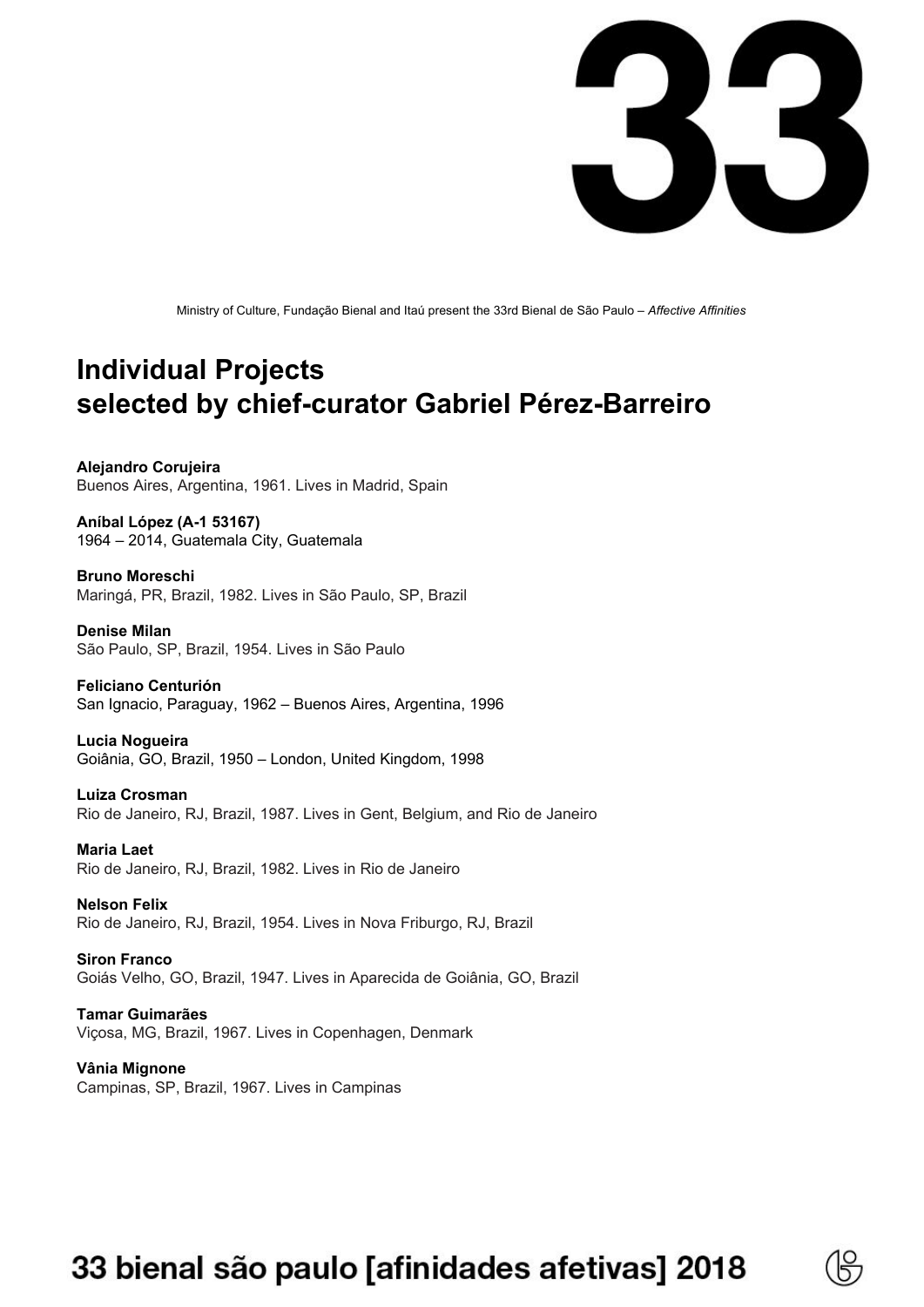

## **Group exhibitions**

## *Aos nossos pais* **[To Our Parents] Curator: Alejandro Cesarco**

Montevideo, Uruguay, 1975. Lives in New York, NY, United States

**Alejandro Cesarco**

**Andrea Büttner** Stuttgart, Germany, 1972. Lives in London, United Kingdom, and Berlin, Germany

**Cameron Rowland** Philadelphia, PA, United States, 1988. Lives in New York, NY, United States

**Elaine Sturtevant** Lakewood, OH, United States, 1924 – Paris, France, 2014

**Henrik Olesen** Esbjerg, Denmark, 1967. Lives in Berlin, Germany

**Jennifer Packer** Philadelphia, PA, United States, 1984. Lives in New York, NY, United States

**John Miller \*** Cleveland, OH, United States, 1954. Lives in New York, NY, United States, and Berlin, Germany \* including work in collaboration with Richard Hoeck (Hall in Tirol, Austria, 1965)

**Louise Lawler** Bronxville, NY, United States, 1947. Lives in New York, NY, United States

**Matt Mullican** Santa Monica, CA, United States, 1951. Lives in New York, NY, United States

**Oliver Laric** Innsbruck, Austria, 1981. Lives in Berlin, Germany

**Peter Dreher** Mannheim, Germany, 1932. Lives in Karlsruhe, Germany

**Sara Cwynar** Vancouver, Canada, 1985. Lives in New York, NY, United States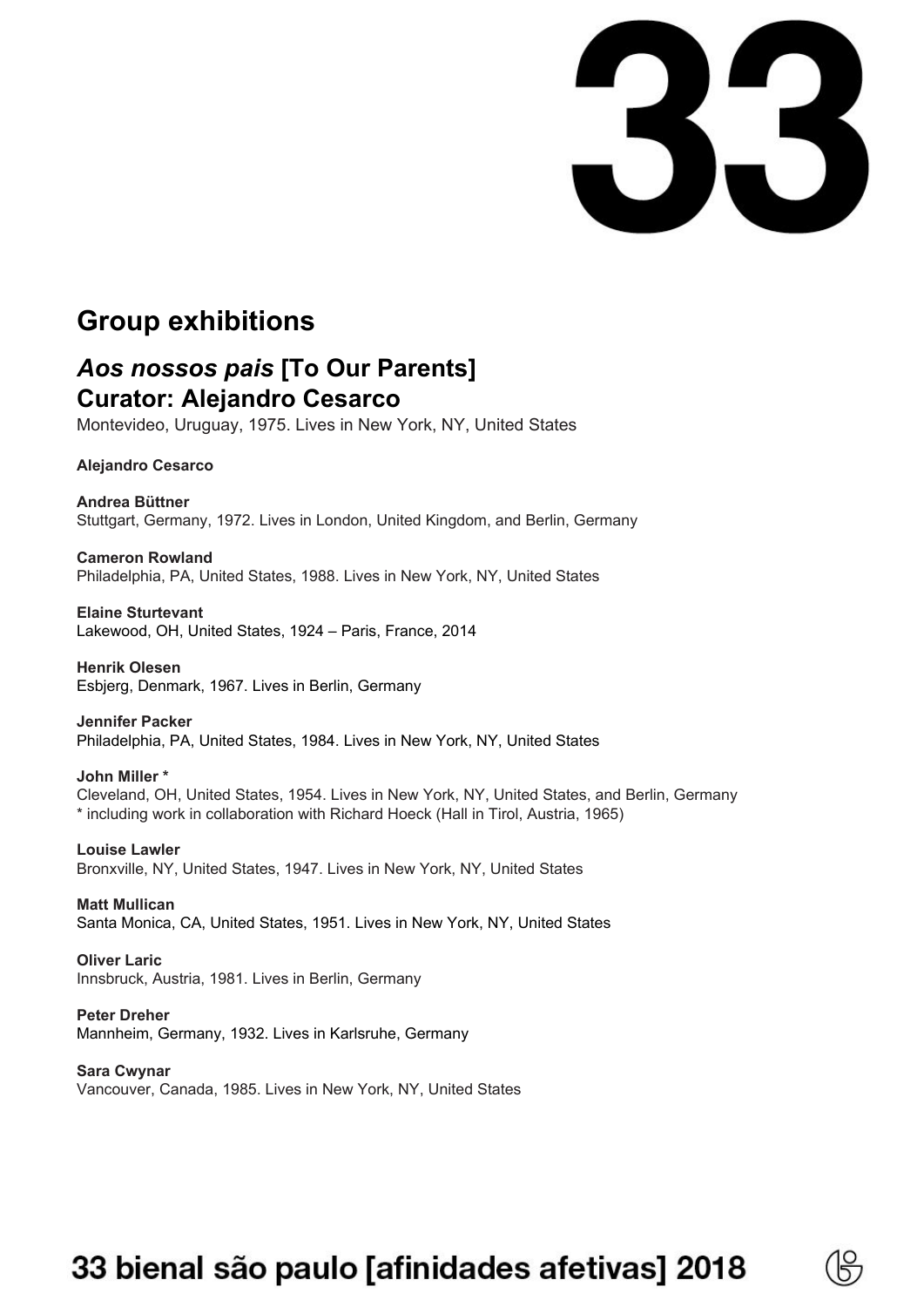

## *sentido/comum* **[common/sense] Curator: Antonio Ballester Moreno**

Madrid, Spain, 1977. Lives in Madrid

#### **Andrea Büttner**

Stuttgart, Germany, 1972. Lives in London, United Kingdom, and Berlin, Germany

### **Antonio Ballester Moreno**

**Vallecas School: Alberto Sánchez** / **Benjamín Palencia** Toledo, Spain, 1895 – Moscou, Russia, 1962 / Barrax, Spain, 1894 – Madrid, Spain, 1980

**Friedrich Fröbel** Oberweißbach, Germany, 1782 – Mariental, Germany, 1852

**José Moreno Cascales** 1910 – 1982, Murcia, Spain

**Mark Dion** New Bedford, MA, United States, 1961. Lives in New York, NY, United States

**Matríztica (Humberto Maturana and Ximena Dávila)** Santiago, Chile, 1928 and 1952. Live in Santiago

**Rafael Sánchez-Mateos Paniagua** Madrid, Spain, 1979. Lives in Cercedilla, Spain

## *O pássaro lento* **[The Slow Bird] Curator: Claudia Fontes**

Buenos Aires, Argentina, 1964. Lives in Brighton, United Kingdom

**Ben Rivers** Somerset, United Kingdom, 1972. Lives in London, United Kingdom

### **Claudia Fontes**

**Daniel Bozhkov** Aytos, Bulgaria, 1959. Lives in New York, NY, United States

**Elba Bairon** La Paz, Bolivia, 1947. Lives in Buenos Aires, Argentina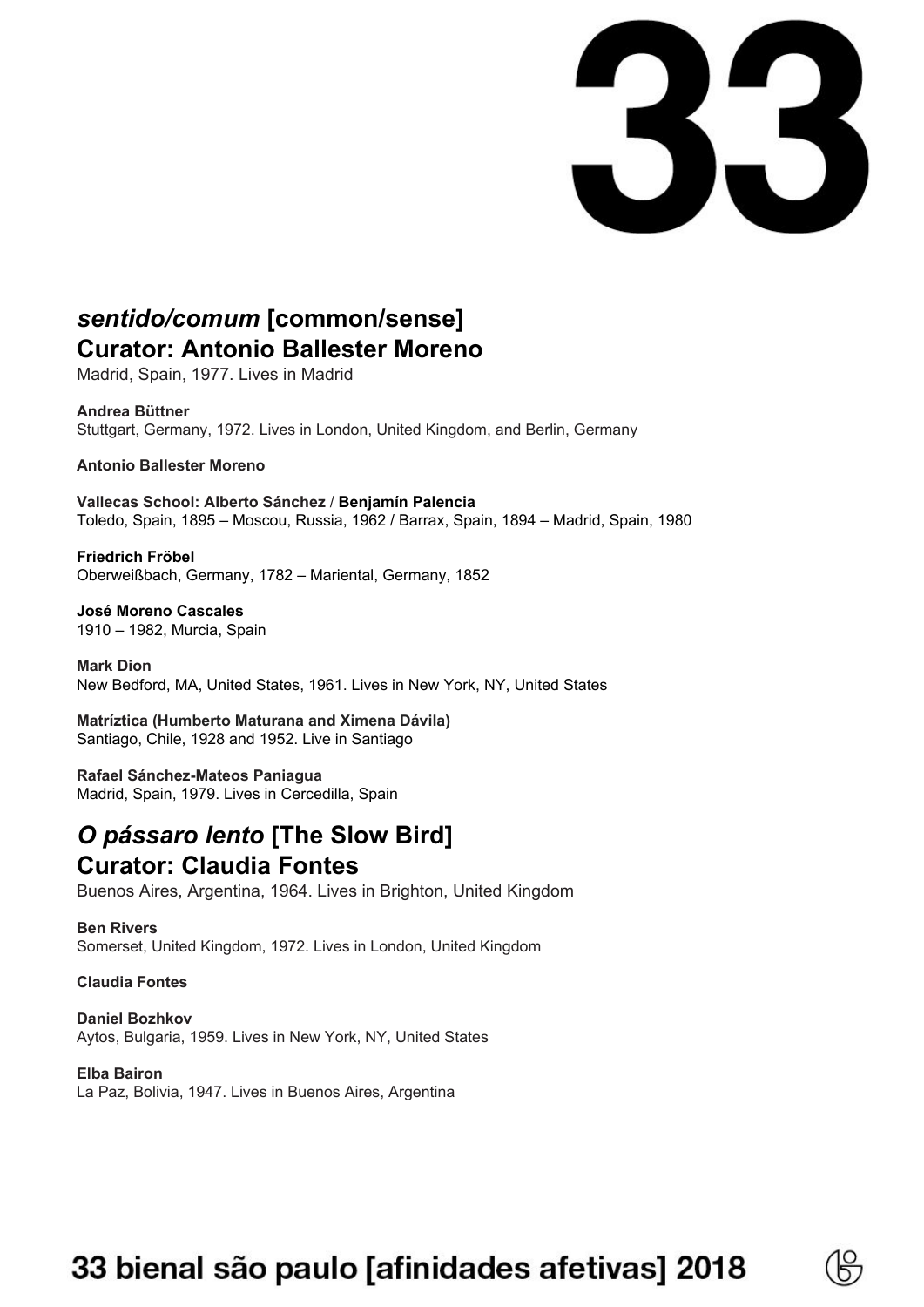

**Katrín Sigurdardóttir** Reykjavík, Iceland, 1967. Lives in New York, NY, United States

**Pablo Martín Ruiz** San Francisco, CA, United States, 1964. Lives in Boston, MA, United States

**Paola Sferco** Córdoba, Argentina, 1974. Lives in Córdoba

**Roderick Hietbrink** Gorssel, The Netherlands, 1975. Lives in Oslo, Norway, and Amsterdam, The Netherlands

### **Sebastián Castagna** Buenos Aires, Argentina, 1965. Lives in London, United Kingdom

**Žilvinas Landzbergas** Kaunas, Lithuania, 1979. Lives in Vilnius, Lithuania

## *Stargazer II* **Curator: Mamma Andersson**

Luleå, Sweden, 1962. Lives in Stockholm, Sweden

**Åke Hodell** 1919 – 2000, Stockholm, Sweden

### **Bruno Knutman**

Malmö, Sweden, 1930 – Sjöbo, Sweden, 2017

### **Carl Fredrik Hill**

1849 – 1911, Lund, Sweden

**Dick Bengtsson** Stockholm, Sweden, 1936 – Solna, Sweden, 1989

**Ernst Josephson** 1851 – 1906, Stockholm, Sweden

**Gunvor Nelson** Stockholm, Sweden, 1931. Lives in Kristinehamn, Sweden

**Henry Darger** 1892 – 1973, Chicago, IL, United States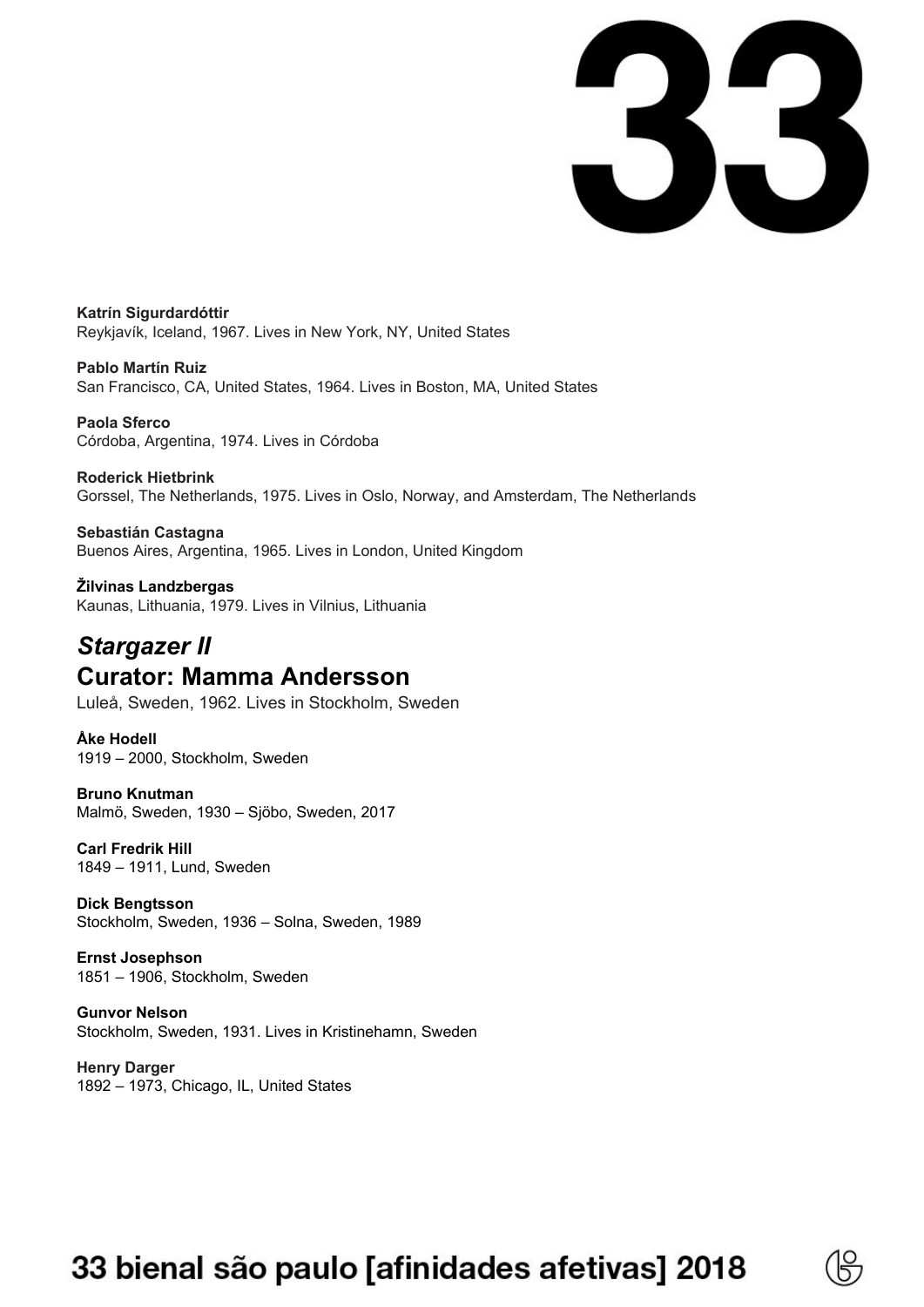33

**Russian Icons** Collection based in Stockholm, Sweden

**Ladislas Starewitch** Polish, born in Moscow, Russia, 1882 – Fontenay-sous-Bois, France, 1965

**Lim-Johan** 1865 – 1944, Ovanåker, Suécia

### **Mamma Andersson**

**Miroslav Tichý** 1926 – 2011, Kyjov, Czech Republic

## *A infinita história das coisas ou o fim da tragédia do um* **[The Infinite History of Things or the End of the Tragedy of One] Curator: Sofia Borges**

Ribeirão Preto, SP, Brazil, 1984. Lives in São Paulo, SP, Brazil, and Paris, France

**Adelina Gomes** 1916 - 1984, Rio de Janeiro, RJ, Brazil

**Ana Prata** Sete Lagoas, MG, Brazil, 1980. Lives in São Paulo, SP, Brazil

**Antonio Malta Campos** São Paulo, SP, Brazil, 1961. Lives in São Paulo

**Arthur Amora\***

**Bruno Dunley** Petrópolis, RJ, Brazil, 1984. Lives in São Paulo, SP, Brazil

**Carlos Ibraim\***

**Carlos Pertuis** 1910 - 1977, Rio de Janeiro, RJ, Brazil

**Coletivo Summit (Alessandra Meili, Rebecca Sharp and Sofia Borges)** São Paulo, SP, Brazil, 1970 and 1976. Live in São Paulo

**Isaac Liberato** 1906 - 1966, Rio de Janeiro, RJ, Brazil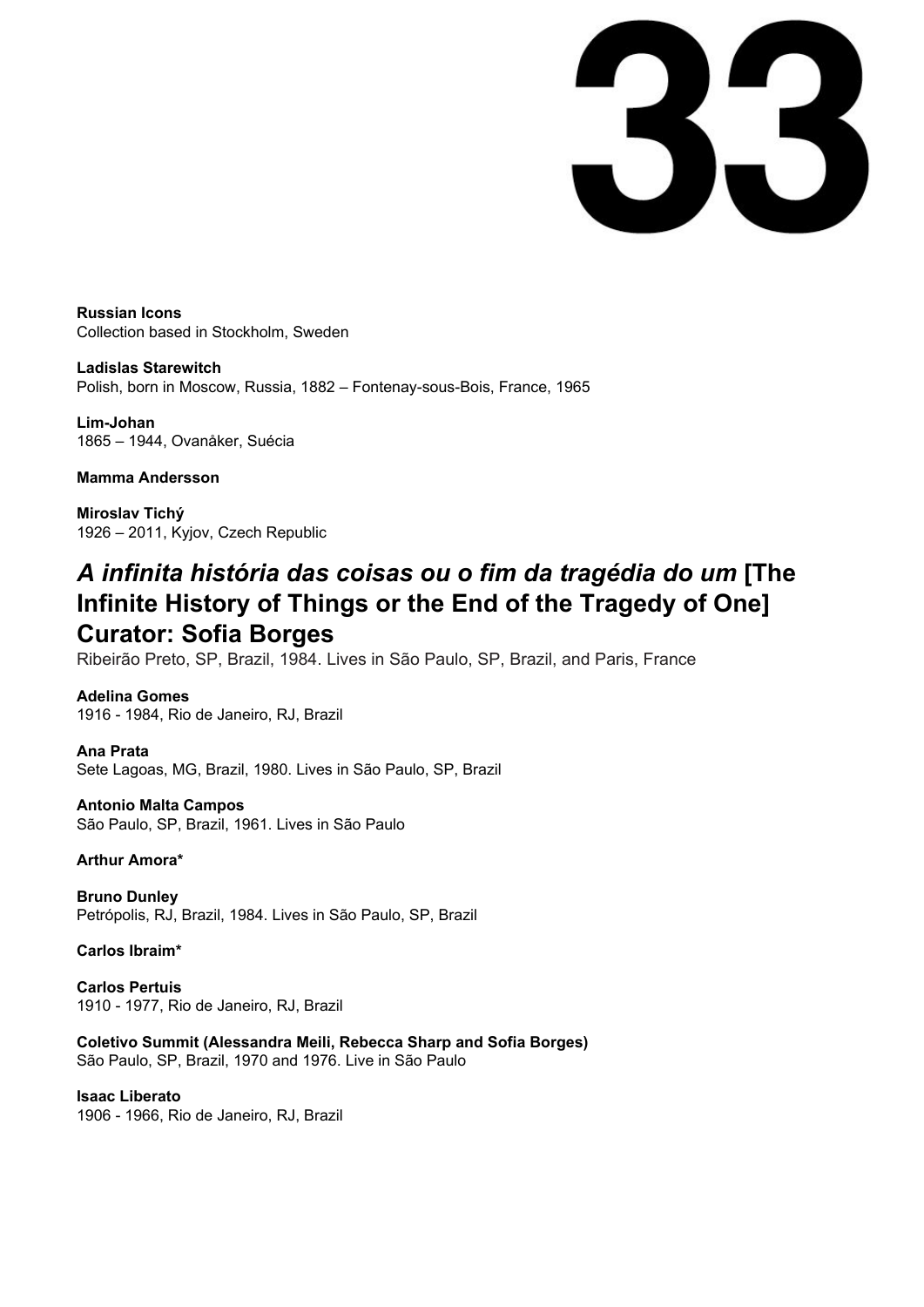33

**Jennifer Tee** Arnhem, The Netherlands, 1973. Lives in Amsterdam, The Netherlands

**José Alberto de Almeida** Rio de Janeiro, RJ, Brazil, 1959. Lives in Rio de Janeiro

### **Lea M. Afonso Resende\***

**Leda Catunda** São Paulo, SP, Brazil, 1961. Lives in São Paulo

**Martin Gusinde** Wrocław, Poland, 1886 – Mödling, Austria, 1969

**Rafael Carneiro** São Paulo, SP, Brazil, 1985. Lives in São Paulo

**Sara Ramo** Madrid, Spain, 1975. Lives in Belo Horizonte, MG, Brazil

**Sarah Lucas** Holloway, United Kingdom, 1962. Lives in Aldeburgh, United Kingdom

### **Serafim Alvares\***

**Sofia Borges**

**Sônia Catarina Agostinho Nascimento** 1959 – 2004, Rio de Janeiro, RJ, Brazil

**Tal Isaac Hadad** Paris, France, 1976. Lives in Paris

**Thomas Dupal** French, born in Singapore, Singapore, 1981. Lives in Brussels, Belgium

**Tunga** Palmares, PE, Brazil, 1952 – Rio de Janeiro, RJ, Brazil, 2016

**Vicente\***

\* artists with no biographical data available

A research group conceived by Borges will carry out projects of activation during the Bienal. Some of the above-mentioned artists will participate along with others invited during the run of the exhibition.

## *Os aparecimentos* **[The Appearances] Curator: Waltercio Caldas**

Rio de Janeiro, RJ, Brazil, 1946. Lives in Rio de Janeiro

### **Anthony Caro**

New Malden, United Kingdom, 1924 – London, United Kingdom, 2013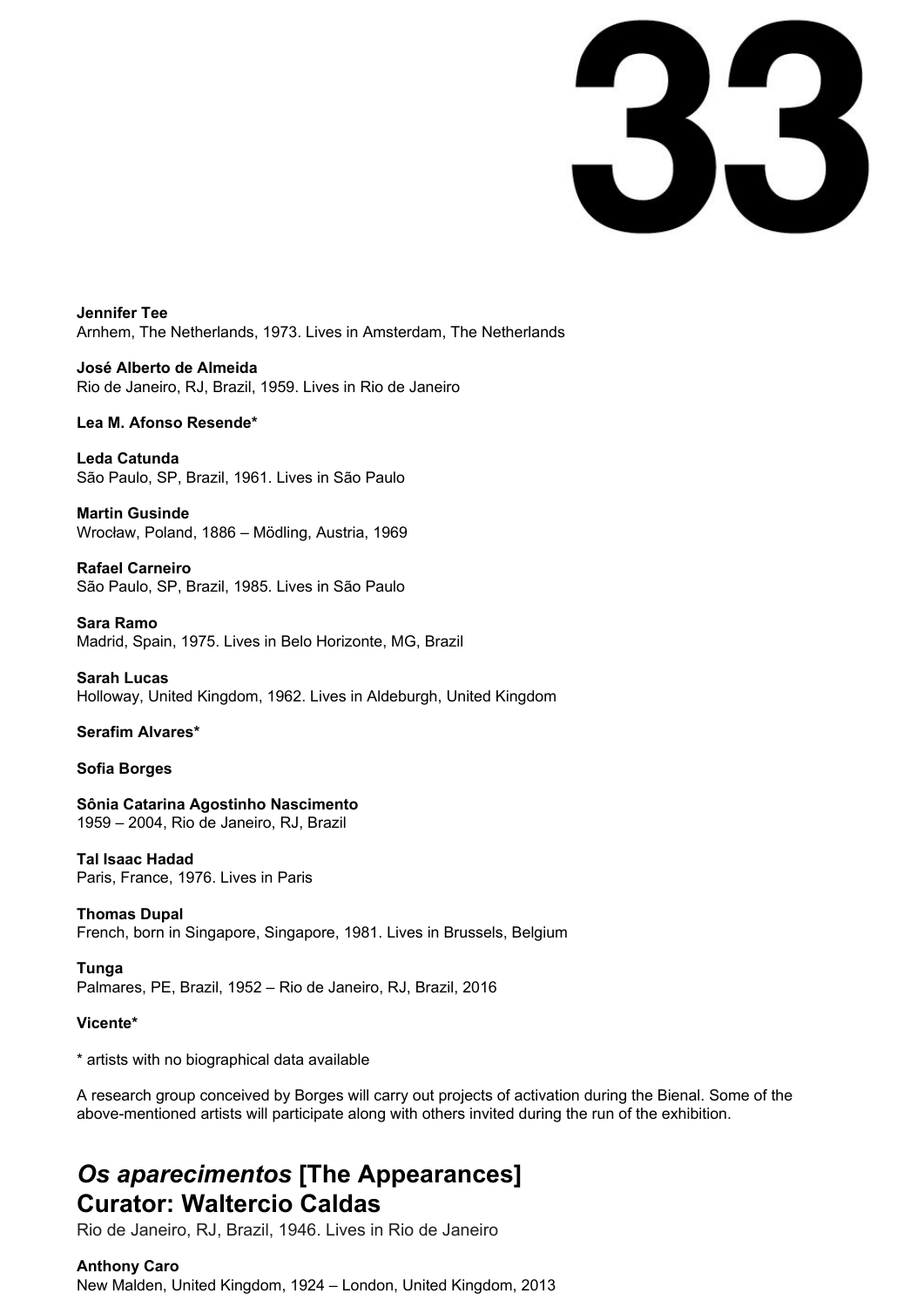33

**Blaise Cendrars** La Chaux-de-Fonds, Switzerland, 1887 – Paris, France, 1961

**Bruce Nauman** Fort Wayne, IN, United States, 1941. Lives in Galisteo, NM, United States

**Cabelo** Cachoeiro de Itapemirim, ES, Brazil, 1967. Lives in Rio de Janeiro, RJ, Brazil

**Friedrich Vordemberge-Gildewart** Osnabruque, Germany, 1899 – Ulm, Germany, 1962

**Gego** Hamburg, Germany, 1912 – Caracas, Venezuela, 1994

**Jorge Oteiza** Orio, Spain, 1908 – San Sebastián, Spain, 2003

**José Resende** São Paulo, SP, Brazil, 1945. Lives in São Paulo

**Miguel Rio Branco** Las Palmas de Gran Canaria, Spain, 1946. Lives in Rio de Janeiro, RJ, Brazil

**Milton Dacosta** 1915 – 1988, Niterói, RJ, Brazil

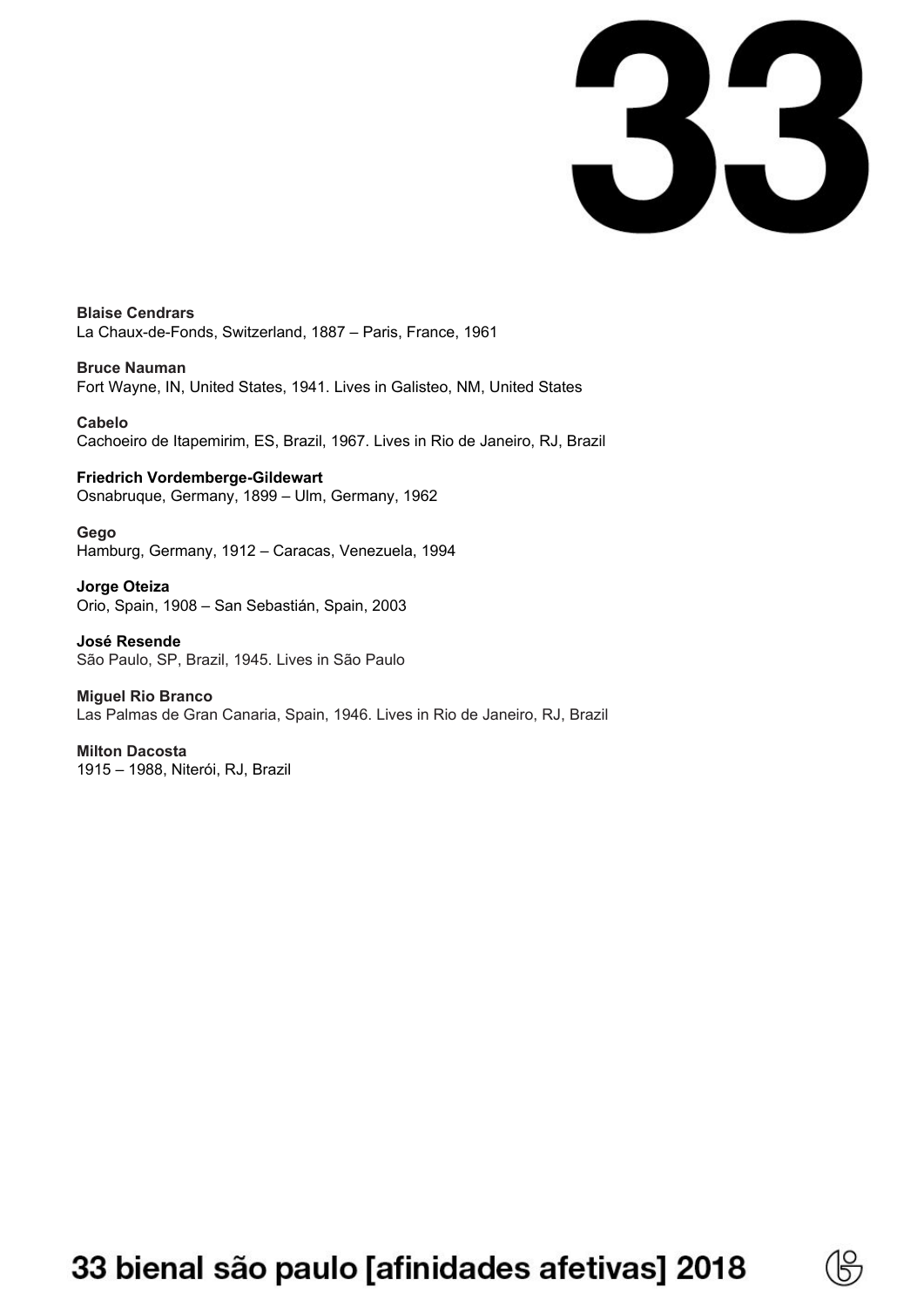33

**Oswaldo Goeldi** 1895 – 1961, Rio de Janeiro, RJ, Brazil

**Richard Hamilton** 1922 – 2011, London, United States

**Sergio Camargo** 1930 – 1990, Rio de Janeiro, RJ, Brazil

**Tunga** Palmares, PE, Brazil, 1952 – Rio de Janeiro, RJ, Brazil, 2016

**Vicente do Rego Monteiro** Recife, PE, Brazil, 1899 – Rio de Janeiro, RJ, Brazil, 1970

**Victor Hugo** Besançon, France, 1802 – Paris, France, 1885

**Waltercio Caldas**

## *sempre, nunca* **[always/never] Curator: Wura-Natasha Ogunji**

St. Louis, MO, United States, 1970. Lives in Lagos, Nigeria

**Lhola Amira**

Guguletu, South Africa, 1984. Lives in Cape Town, South Africa

### **Mame-Diarra Niang**

Lyon, France, 1982. Lives in Paris, France

**Nicole Vlado** New York, NY, United States, 1980. Lives in New York

**ruby onyinyechi amanze** Port Harcourt, Nigeria, 1982. Lives in New York, NY, United States

### **Wura-Natasha Ogunji**

**Youmna Chlala** Beirut, Lebanon, 1974. Lives in New York, NY, United States